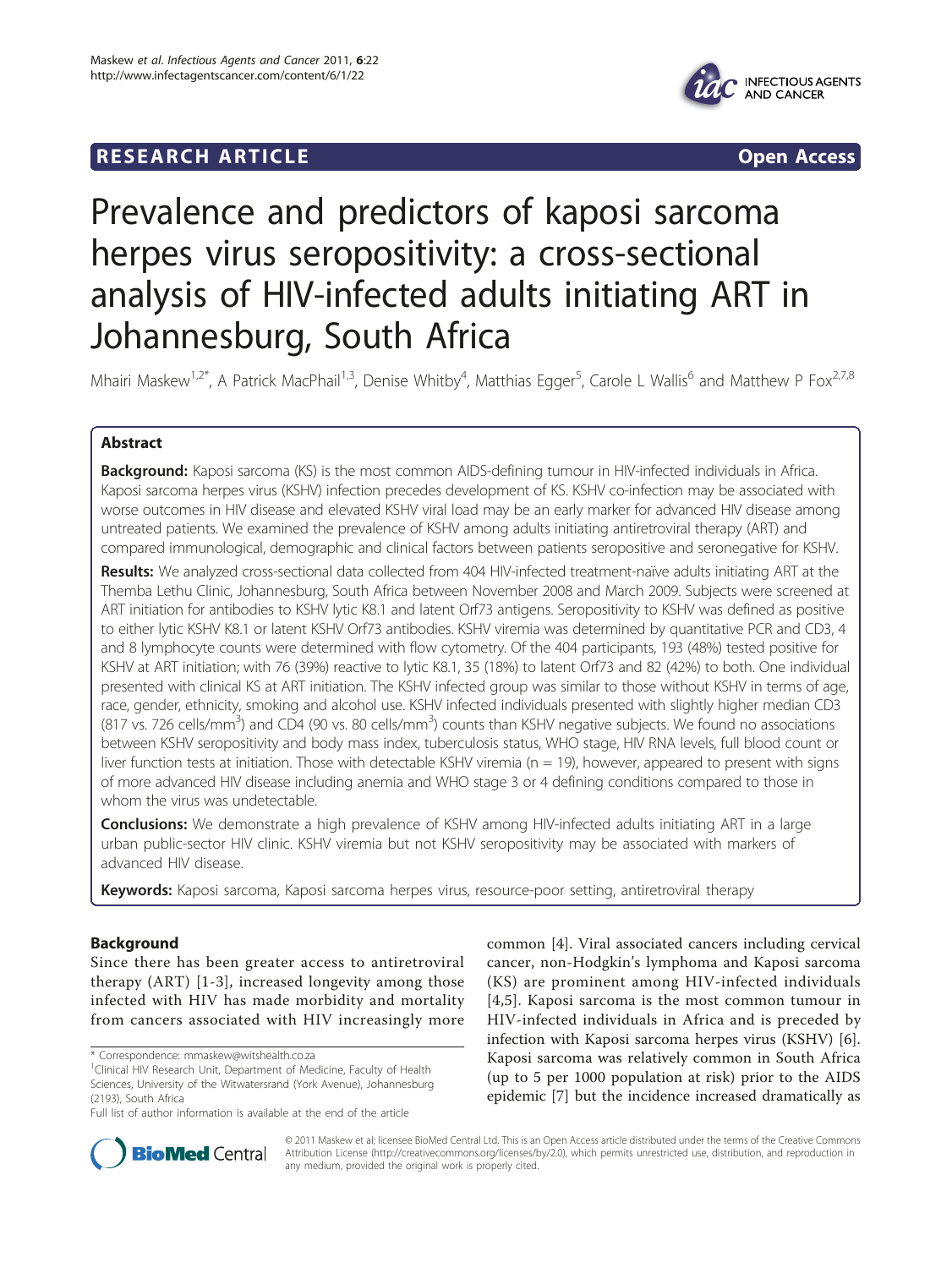the epidemic escalated [[4,5,8](#page-6-0)]. The incidence of KS has decreased in the US and Europe with the introduction of HAART [[9](#page-6-0)-[11](#page-7-0)] but the impact of HAART in Africa where the underlying prevalence of KSHV is higher is yet to be determined.

While clinical Kaposi sarcoma is known to be a marker of advanced HIV disease and is one of the WHO stage 4 and AIDS-defining illnesses [\[12\]](#page-7-0), it is unclear if co-infection with oncogenic viruses such as KSHV places untreated HIV-infected patients at similar risk even without clinically apparent illness. Several clinical and laboratory markers have been associated with advanced disease stage among untreated HIV-infected individuals [\[13](#page-7-0)-[21](#page-7-0)], including the T-lymphocyte subpopulations, CD4+ and CD8+ [[14,18,22-26](#page-7-0)] which play an important role in the response to viral infections. While KSHV-specific CD8+ T cell epitope responses have been shown to increase after initiation of HAART [\[27,28](#page-7-0)], it has yet to be determined if T-lymphocyte subpopulations are also a marker of advanced disease stage in ART naive patients infected with KSHV (as seen among the HIV-infected population) and if this has implications for treatment initiation guidelines.

We enrolled subjects in a cohort study to determine the impact of KSHV on response to HAART as well as the effects of HAART on KSHV control. This cross-sectional analysis forms part of this larger study and aimed to measure the prevalence of KSHV infection among these HIV-infected adults initiating ART in a large treatment programme in Johannesburg, South Africa and to compare T-lymphocyte subpopulations and other demographic, clinical and laboratory factors between patients seropositive and seronegative for KSHV at enrolment.

## Methods

## Study design

This cross-sectional study utilized data from patients enrolled in care at the Themba Lethu Clinic in Johannesburg, South Africa. Currently, Themba Lethu has over 23,000 HIV infected adults enrolled in its comprehensive HIV care, management and treatment program. Since inception, over 16,000 of these patients have been initiated on ART at this clinic. Care at the clinic is provided according to the guidelines from the South African National Department of Health [[29](#page-7-0)]. Patient data at Themba Lethu is captured and stored in an electronic patient record, TherapyEdge-HIV™. At enrolment into care, data on demographics, physical examination and clinical diagnoses are recorded. At initiation of ART, laboratory test results, including CD4 lymphocyte counts, full blood counts and liver function tests, are also recorded.

## Eligibility Criteria

Between November 2008 and March 2009, all HIV-positive treatment naïve patients > 18 years of age who met

the National guidelines criteria for initiation of ART (CD4 count  $< 200$  cells/mm<sup>3</sup> or WHO stage 4 defining illness) and who were attending group counselling sessions at Themba Lethu were invited to participate in the study. Patients who did not meet these criteria or had a history of prior ART use were excluded from the study.

### Study variables

Venous blood samples were drawn from all study participants prior to initiation of ART to determine KSHV serostatus. Seropositivity to KSHV was defined as a positive reaction to either lytic KSHV K8.1 or latent KSHV Orf73 antibodies detected using enzyme-linked immunosorbent assays (ELISA). Detection of antibodies to a single antigen has been shown to potentially underestimate the prevalence of KSHV, therefore, the ELISA to detect antibodies to latency associated nuclear antigen was performed in addition to the lytic K8.1 ELISA to provide a more accurate assessment of KSHV antibody status [\[30\]](#page-7-0). KSHV viremia was determined using 150 ng of DNA extracted from buffy coat using the QIAamp DNA Blood Midi kit, according to the manufacturer's instructions. Quantitative TaqMan PCR as per previously published methodology [\[31\]](#page-7-0) was performed on the ABI Prism 7900 sequence detection system (Applied Biosystems, Forster City, CA). Subject and control samples were run in triplicate. The KSHV viral load assay has a linear dynamic range of 8 logs and is calibrated to detect a single copy of viral DNA in 150 ng genomic DNA. CD3, CD4 and CD8 lymphocyte counts (components of the total lymphocyte count) were performed using flow cytometry and standard methodology.

Additional data was extracted from the electronic patient record. Demographic variables of interest included gender, age at study enrolment, race, as well as ethnicity (using mother and father tongue as a proxy). Clinical data on initiating ART regimen, WHO clinical stage, body mass index (BMI), tuberculosis status and HIV RNA level at enrolment were also extracted as well as laboratory results for full blood counts and liver function tests.

## Statistical analysis

The prevalence of KSHV among the study group was estimated and is presented with corresponding 95% confidence bounds. Demographic, clinical and laboratory characteristics of the participants at study enrolment were stratified by KSHV status and summarized as simple proportions or medians with interquartile ranges (IQR). Logarithmic transformations of optical densities for lytic K8.1 and latent Orf73 were performed and are presented as geometric means. Crude prevalence ratios for participant presenting features were estimated using log-binomial regression models stratified by KSHV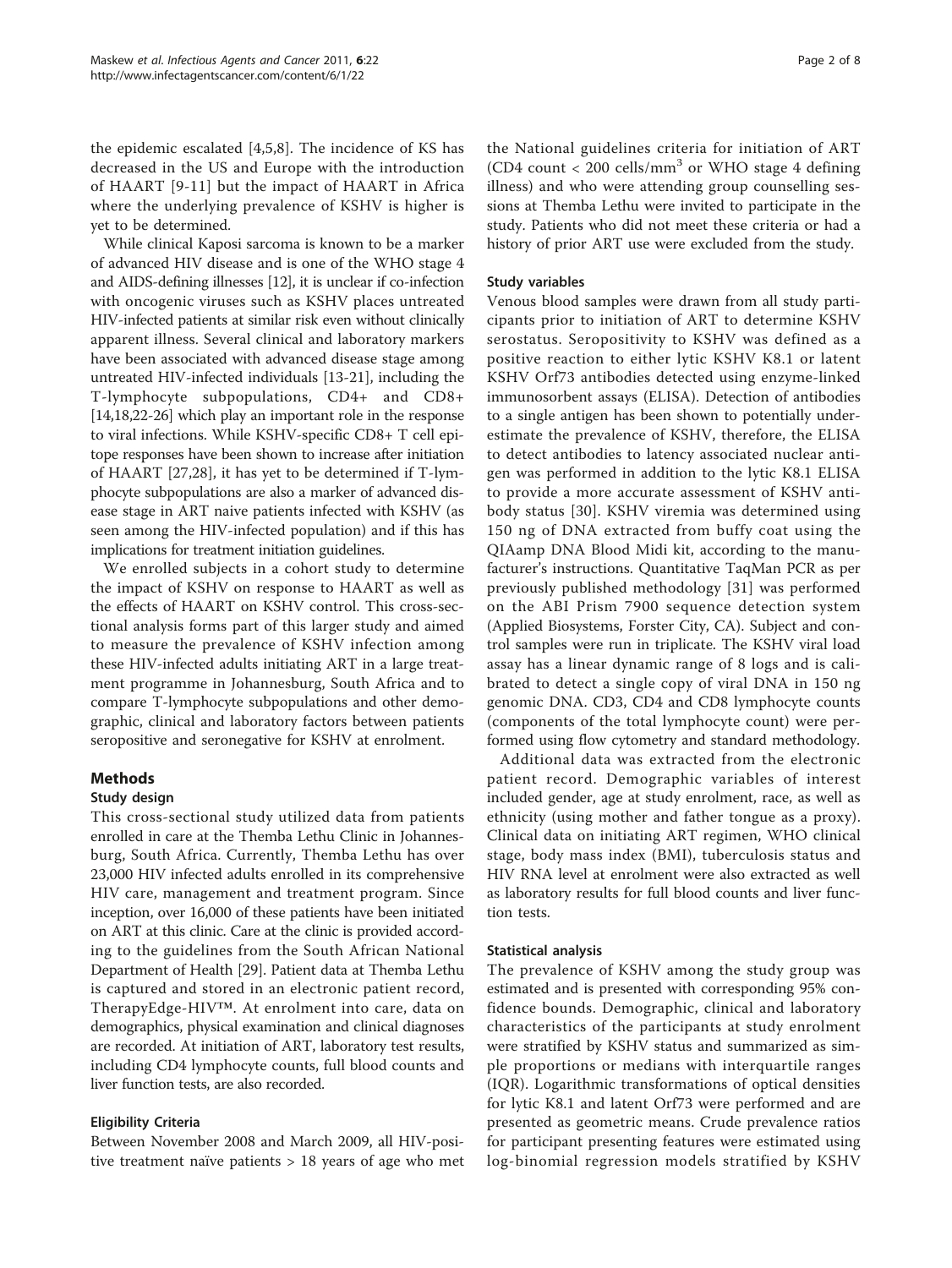serostatus. This analysis was also further stratified by reaction to lytic K8.1 or latent Orf73 antigen. Models were adjusted for age, sex and presenting CD4 count where appropriate.

Approval to conduct this study and use of data from the Themba Lethu site was granted by the Human Research Ethics Committee of the University of the Witwatersrand.

#### Results

All eligible subjects initiating ART at Themba Lethu Clinic between November 2008 and March 2009 were invited to participate and we enrolled 404 of these. Response rates were high: it is estimated that fewer than 5% of those invited to participate refused. However, in order to determine if the sample was representative of the untreated population accessing HIV care at that time, we compared this sample to the general population presenting for treatment initiation at Themba Lethu during the recruitment period that were either not invited or refused to participate in the study. The presenting features of the study group were very similar to the Themba Lethu Clinic general population at ART initiation (Table 1) in terms of age, CD4 cell count, HIV viral load, proportion with WHO stage 3 or 4 defining illness, hemoglobin level and BMI. The Themba Lethu Clinic general population had a slightly lower proportion of females (61% vs. 65%) and slightly lower proportion presenting with tuberculosis (11% vs. 14%) compared to the study group.

The median age of the study group was 38 years (IQR 32-45 years) and 262 (65%) were women. The median CD4 count at ART initiation was 87 cells/μL (IQR 40-149 cells/μL) and nearly 40% presented with a WHO stage III/ IV defining condition. The majority of participants were started on standard public-sector first-line ART regimens: 86% on stavudine, lamivudine and efavirenz and 7% on stavudine, lamivudine and nevirapine. The remaining 7% who presented with a contra-indication to one of the standard first-line regimens were initiated on zidovudine, lopinavir/ritonavir or tenofovir-based regimens.

#### Prevalence of KSHV

Among the study participants, 193/404 tested positive to lytic KSHV K8.1 and/or latent KSHV Orf73 antibodies at ART initiation; the prevalence of KSHV in this urban population was estimated at 48% (95%CI: 43-53%). Of those positive for KSHV, 76 (39%; 95% CI 33-46%) were reactive to lytic K8.1 alone, 35 (18%; 95% CI13-24%) to latent Orf73 and 82 (42%; 95%CI 36-50%) to both. Only one individual presented with clinical KS at ART initiation. This individual was positive to both lytic and latent KSHV antigen but did not have a detectable KSHV viral load.

#### KSHV viral load

Of the 193 individuals serologically positive to KSHV, 167 (87%) had samples available for KSHV viral load testing. KSHV DNA was detected in 19 (11%) of the buffy coat samples of those serologically positive to

Table 1 Presenting features of 404 ART naïve adults in care at Themba Lethu in Johannesburg, South Africa stratified by KSHV<sup>&</sup>status

| Characteristics <sup>#</sup>       |                 | * General Clinic Population (n = 679) | $KSHV+^8(n = 193)$ | $KSHV-^{8}(n = 211)$ |
|------------------------------------|-----------------|---------------------------------------|--------------------|----------------------|
| Female                             |                 | 416 (61%)                             | 127 (66%)          | 135 (64%)            |
| Age (yrs.)                         | Median (IQR)    | 37 (31-43)                            | 37 (32-47)         | 38 (32-45)           |
| WHO Stage                          | 1/              | 408 (64%)                             | 116 (64%)          | 114 (61%)            |
| (n, %)                             | III/IV          | 231 (36%)                             | 64 (36%)           | 74 (39%)             |
| BMI                                | < 18.5          | 118 (23%)                             | 38 (21%)           | 57 (29%)             |
| (n, %)                             | 18.5-24.9       | 286 (56%)                             | 98 (56%)           | 94 (48%)             |
|                                    | $25 - 30$       | 72 (14%)                              | 23 (13%)           | 31 (16%)             |
|                                    | > 30            | 37 (7%)                               | 15 (8%)            | 14 (7%)              |
| Hemoglobin (n, %)                  | $\leq$ 8.0 g/dL | 41 (7%)                               | 14 (7%)            | 13 (6%)              |
| CD4 count (cells/mm <sup>3</sup> ) | Median (IQR)    | 100 (39-173)                          | 101 (46-168)       | 89 (34-164)          |
| CD4 cell count category            | $0 - 50$        | 167 (31%)                             | 47 (28%)           | 63 (34%)             |
| (n, %)                             | 51-100          | 106 (19%)                             | 39 (23%)           | 39 (21%)             |
|                                    | 101-200         | 182 (33%)                             | 65 (38%)           | 56 (30%)             |
|                                    | 200-350         | 89 (16%)                              | 20 (12%)           | 30 (16%)             |
| Tuberculosis (n, %)                | Yes             | 75 (11%)                              | 26 (14%)           | 30 (15%)             |
| <b>HIV RNA</b>                     | Median (IQR)    | 20000 (8300-39000)                    | 15500 (6400-33500) | 19500 (7300-39000)   |

 $*$  Characteristics at eligibility for initiation of antiretroviral therapy

\* Themba Lethu clinic general population refers to treatment naïve adults eligible for initiation of antiretroviral therapy during the study period who were not recruited into the study

& KSHV = Kaposi sarcoma herpes virus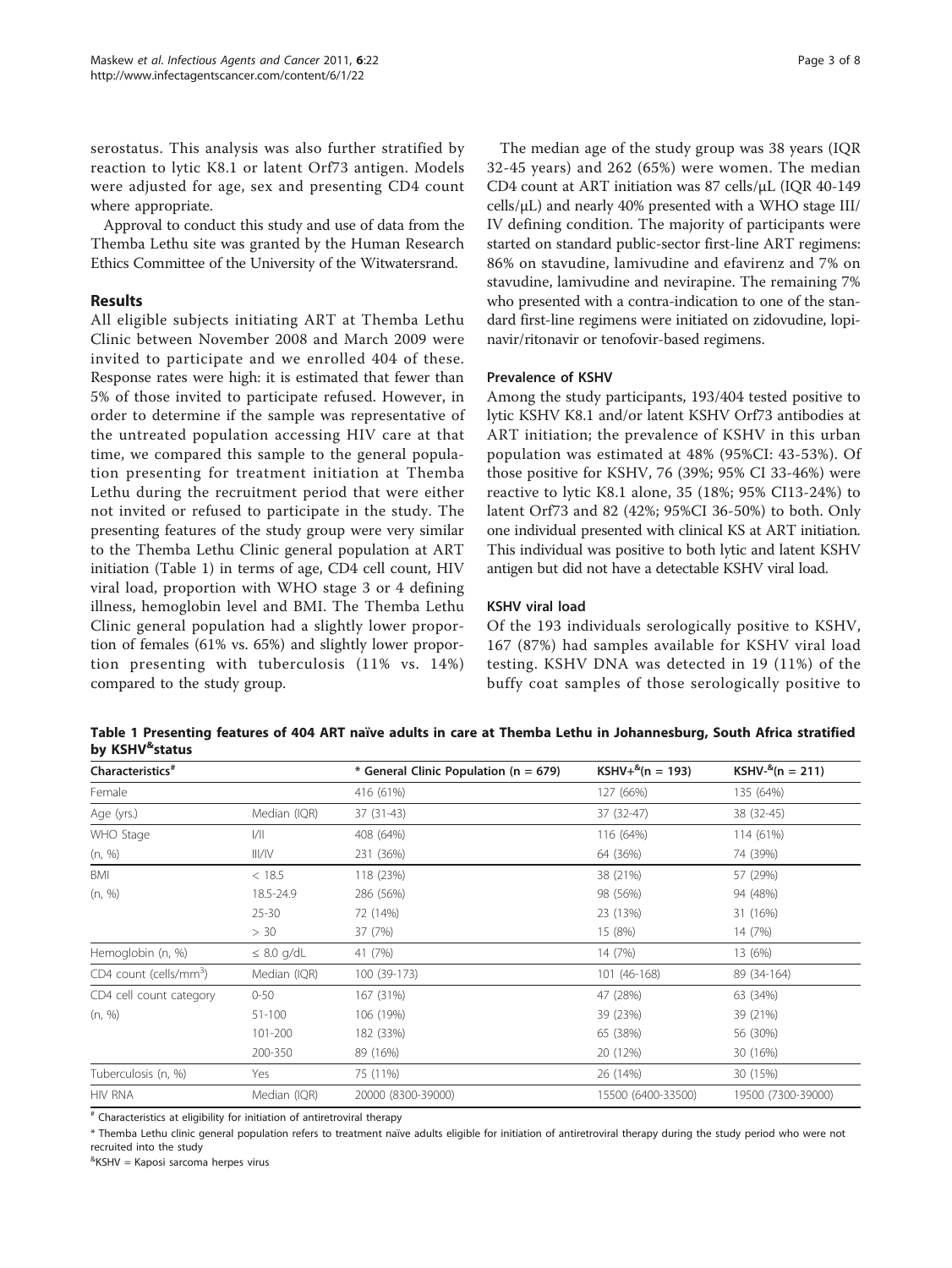KSHV with a median of 10.6 (IQR 6.7-37.5) copies/uL and values ranging from 1.91 - 109.8 copies/uL. A higher proportion of those positive to both lytic and latent KSHV antibodies had detectable KSHV viral loads (20%) compared to those positive to only lytic (3%) or only latent (8%). The estimates suggested that those with a detectable KSHV viral load were more likely to be male (PR = 1.43; 95%CI 0.61-3.35), have a WHO stage III/IV illnesses (PR = 1.51; 95%CI 0.65-3.50) and hemoglobin  $\leq 8$  g/dL (PR = 1.42; 95%CI 0.37-5.43) compared to those without a detectable KSHV viral load, although these results lacked precision (as indicated by the wide confidence intervals).

#### Associations with overall KSHV seropositivity

The KSHV infected group was similar to those without KSHV group in terms of age, race, gender and ethnicity

(mother and father tongue). KSHV positive individuals presented with slightly higher median CD3 (817 vs. 726 cells/mm<sup>3</sup>) and CD4 (90 vs. 80 cells/mm<sup>3</sup>) than KSHV negative subjects (Figure 1). In log-binomial regression models, adjusted prevalence ratios of KSHV seropositivity was increased for those with CD3 and CD8 counts  $\geq 500$ cells compared to those < 500 cells and also CD4 counts between 51 and 200 cells compared to CD4 counts  $\leq 50$ , (Table [2](#page-4-0)) although some of these estimates lacked precision (i.e. our confidence intervals are wide). Those with a BMI > 18.5 kg/m<sup>2</sup> were also more likely to be infected with KSHV while those with Zulu as mother tongue were somewhat less likely to be KSHV positive. We found no association between KSHV seropositivity and several other factors including gender, age, WHO stage and tuberculosis status. Estimates were adjusted for gender, age and baseline CD4 count, where appropriate.

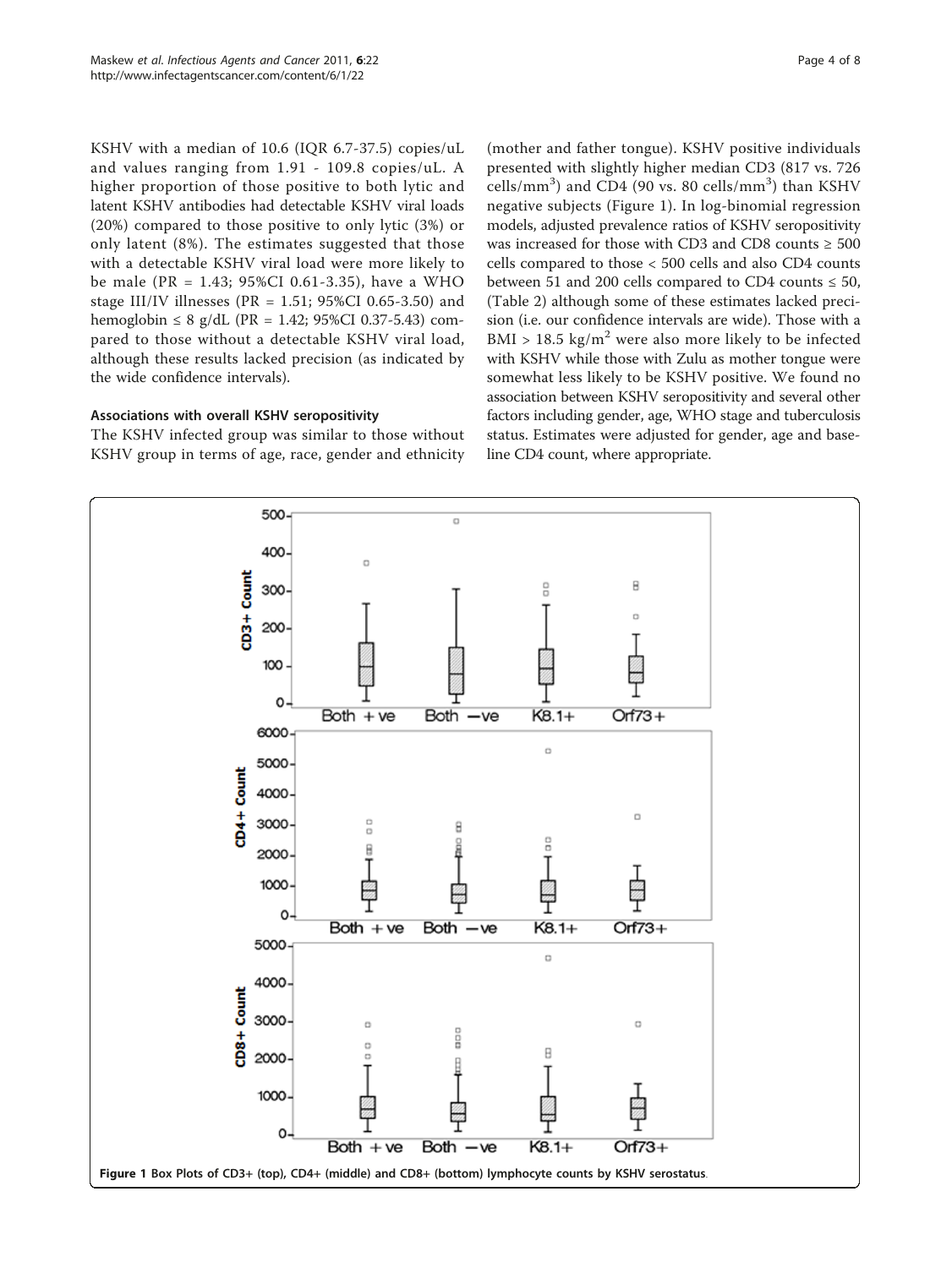|                     | Overall KSHV <sup>#</sup> positive <sup><math>\epsilon</math></sup> |                                                 | Positive to Lytic K8.1 only <sup>¥</sup> |                                     | Positive to Latent Orf 73 only $\beta$ |                                                 |
|---------------------|---------------------------------------------------------------------|-------------------------------------------------|------------------------------------------|-------------------------------------|----------------------------------------|-------------------------------------------------|
|                     | (n, %)                                                              | Total Positive Adjusted PR <sup>#</sup> (95%Cl) | Total Positive (n, %)                    | Adjusted PR <sup>#</sup><br>(95%CI) | (n, %)                                 | Total Positive Adjusted PR <sup>#</sup> (95%Cl) |
| Gender              |                                                                     |                                                 |                                          |                                     |                                        |                                                 |
| Female              | 127 (66%)                                                           | $\mathbf{1}$                                    | 104 (66%)                                | $\overline{1}$                      | 73 (62%)                               | $\mathbf{1}$                                    |
| Male                | 66 (34%)                                                            | $0.96$ $(0.77 - 1.19)$                          | 54 (34%)                                 | $0.98(0.75-1.26)$                   | 44 (38%)                               | 1.16 (0.84-1.60)                                |
| Age category        |                                                                     |                                                 |                                          |                                     |                                        |                                                 |
| $< 40$ yrs.         | 118 (61%)                                                           | $\mathbf{1}$                                    | 94 (59%)                                 | $\mathbf{1}$                        | 69 (60%)                               | $\mathbf{1}$                                    |
| $\geq 40$ yrs.      | 75 (39%)                                                            | 1.06 (0.86-1.31)                                | 64 (41%)                                 | 1.00 (0.78-1.29)                    | 48 (41%)                               | $0.99(0.73-1.35)$                               |
| Language            |                                                                     |                                                 |                                          |                                     |                                        |                                                 |
| Zulu                | 43 (32%)                                                            | $\mathbf{1}$                                    | 35 (33%)                                 | $\overline{1}$                      | 29 (35%)                               | $\mathbf{1}$                                    |
| Other               | 90 (68%)                                                            | 1.21 (0.93-1.58)                                | 71 (67%)                                 | $1.17(0.84-1.62)$                   | 54 (65%)                               | $1.09(0.75-1.59)$                               |
| Has tuberculosis    |                                                                     |                                                 |                                          |                                     |                                        |                                                 |
| No                  | 160 (86%)                                                           | $\mathbf{1}$                                    | 131 (87%)                                | $\overline{1}$                      | 97 (87%)                               | $\mathbf{1}$                                    |
| Yes                 | 25 (14%)                                                            | $1.06(0.78-1.42)$                               | 20 (13%)                                 | $1.08(0.74-1.57)$                   | 15 (13%)                               | $1.06(0.67 - 1.67)$                             |
| <b>BMI</b> category |                                                                     |                                                 |                                          |                                     |                                        |                                                 |
| < 18.5              | 36 (21%)                                                            | $\mathbf{1}$                                    | 28 (20%)                                 | $\mathbf{1}$                        | 20 (19%)                               | $\mathbf{1}$                                    |
| $\geq 18.5$         | 137 79%)                                                            | 1.28 (0.97-1.70)                                | 114 (80%)                                | 1.33 (0.94-1.90)                    | 85 (81%)                               | 1.46 (0.94-2.26)                                |
| Hemoglobin          |                                                                     |                                                 |                                          |                                     |                                        |                                                 |
| $\geq$ 8.5 g/dL     | 166 (89%)                                                           | $\mathbf{1}$                                    | 136 (89%)                                | $\overline{1}$                      | 96 (85%)                               | $\mathbf{1}$                                    |
| $< 8.5$ g/dL        | 21 (11%)                                                            | 1.15 (0.84-1.56)                                | 17 (11%)                                 | 1.17 (0.80-1.72)                    | 17 (15%)                               | $1.64(1.11-2.43)$                               |
| CD4 count           |                                                                     |                                                 |                                          |                                     |                                        |                                                 |
| 0-50 cells          | 47 (28%)                                                            | $\mathbf{1}$                                    | 39 (28%)                                 | $\mathbf{1}$                        | 24 (23%)                               | $\mathbf{1}$                                    |
| 51-100 cells        | 39 (23%)                                                            | 1.18 (0.87-1.62)                                | 29 (21%)                                 | 1.03 (0.68-1.55)                    | 28 (27%)                               | 1.61 (0.97-2.66)                                |
| 101-200 cells       | 65 (38%)                                                            | 1.28 (0.97-1.68)                                | 53 (38%)                                 | $1.16(0.75-1.81)$                   | 37 (36%)                               | 1.29 (0.72-2.30)                                |
| 201-350 cells       | 19 (11%)                                                            | $0.98(0.65 - 1.47)$                             | 17 (12%)                                 | $0.96$ $(0.52 - 1.76)$              | 15 (14%)                               | 1.27 (0.59-2.90)                                |
| CD3 count           |                                                                     |                                                 |                                          |                                     |                                        |                                                 |
| $< 500$ cells       | 41 (21%)                                                            | $\mathbf{1}$                                    | 34 (22%)                                 | $\mathbf{1}$                        | 22 (19%)                               | $\mathbf{1}$                                    |
| $\geq$ 500 cells    | 152 (79%)                                                           | 1.35 (1.04-1.76)                                | 124 (78%)                                | 1.31 (0.93-1.84)                    | 95 (81%)                               | 1.62 (1.04-2.54)                                |
| CD8 count           |                                                                     |                                                 |                                          |                                     |                                        |                                                 |
| $< 500$ cells       | 64 (33%)                                                            | 1                                               | 54 (34%)                                 | 1                                   | 35 (30%)                               | $\mathbf{1}$                                    |
| $\geq$ 500 cells    | 129 (67%)                                                           | 1.20 (0.96-1.50)                                | 104 (66%)                                | $1.09(0.81 - 1.47)$                 | 82 (70%)                               | 1.41 (0.96-2.09)                                |

### <span id="page-4-0"></span>Table 2 Associations with lytic/latent KSHV# seropositivity

# KSHV = Kaposi sarcoma herpes virus, PR = prevalence ratio estimated from log-binomial regression model. All models adjusted for sex, age and baseline CD4 count

 $\epsilon$  KSHV negative individuals used as the comparison group

¥ Those who did not react to lytic K8.1 including the KSHV negative individuals used as the comparison group

 $\beta$  Those who did not react to latent Orf73 including the KSHV negative individuals used as the comparison group

#### Associations with lytic or latent antibody presence

**Discussion** 

The geometric mean of the optical density was 0.83 (95%CI 0.80-0.87) for lytic K8.1 and 0.34 (95%CI 0.32- 0.37) for latent Orf73. Presence of antibodies to latent Orf73 was associated with higher median CD3 (863 vs. 720 cells/mm<sup>3</sup>;  $p = 0.019$ ) and CD8 (706 vs. 569 cells/ mm<sup>3</sup>; p = 0.026) cell counts. Higher BMI ( $\geq 18.5$  kg/ m<sup>2</sup>) was associated with reactivity to both lytic K8.1  $[PR = 1.33 (0.94-1.90)]$  and latent Orf73  $[PR = 1.46]$ (0.94-2.26)] in models adjusted for age, gender and CD4 cell count (Table 2), while higher CD3, CD4, CD8 counts as well as a low hemoglobin level were associated more strongly with reactivity to latent Orf73 than lytic K8.1.

The prevalence of KSHV is reported to be high in Africa [[32](#page-7-0)-[34](#page-7-0)]. Those co-infected with KSHV and HIV are at high risk for Kaposi sarcoma, a condition associated with poor outcome in HIV-infected patients. This crosssectional analysis estimated the prevalence of KSHV among adults initiating ART at a large urban clinic in Johannesburg and investigated factors associated with KSHV seropositivity and reactivity to either lytic or latent KSHV antigen. We demonstrated a high prevalence of KSHV in this population and found that few factors associated with advanced HIV disease stage and progression were also associated with KSHV seropositivity. In fact, reactivity to latent KSHV antigen was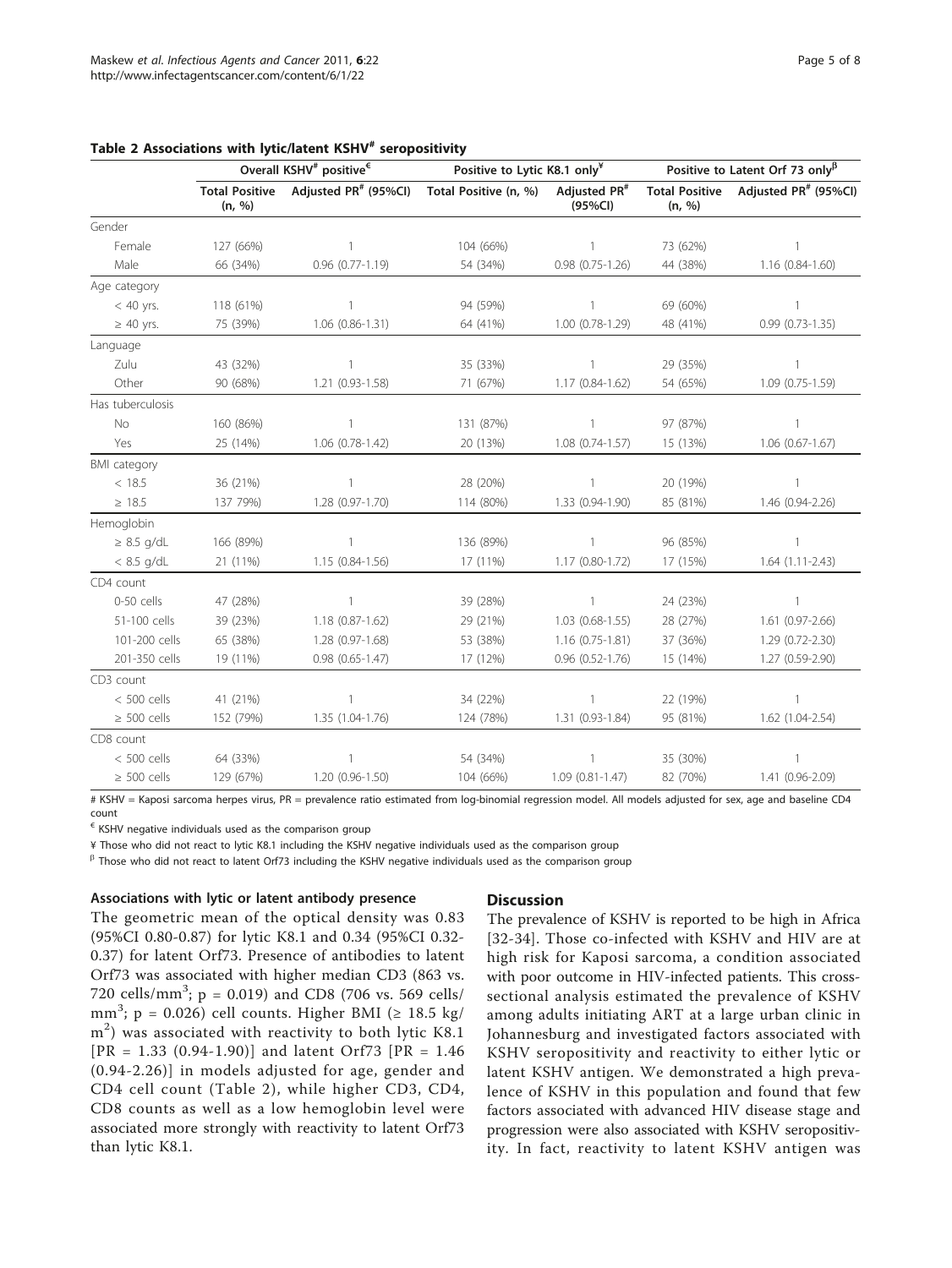associated with better markers of immunity in terms of higher CD3, CD4 and CD8 cell counts.

The high prevalence of KSHV (48%) demonstrated in this setting is comparable with findings from similar settings among HIV-infected populations [[34](#page-7-0),[35](#page-7-0)]. In contrast, KSHV prevalence appears to be much lower in the developed world among the HIV uninfected but higher among pregnant women [[34\]](#page-7-0) and men who have sex with men [[36](#page-7-0)]. These findings have fuelled theories of a sexual route of transmission for KSHV [\[37](#page-7-0)]. Such conflicting results are probably the result of varying routes of transmission of this virus and much geographic variability in prevalence rates [[38\]](#page-7-0). A South African study showed rates of KSHV infection to vary from 35% to 49% across different municipalities within one province [\[34\]](#page-7-0). Among populations with a high prevalence of KSHV seropositivity, the route of infection is likely to be saliva and is acquired during childhood and early adult life [\[39,40\]](#page-7-0). Sexual and non-sexual transmission seems to occur in KSHV naïve adult populations such as men who have sex with men and sex-workers [\[36,37,41,42](#page-7-0)].

Advanced age, male gender, nutrition, anemia, concurrent tuberculosis and other opportunistic infections have been demonstrated to be associated with an advanced stage of HIV disease and mortality among untreated individuals [\[13](#page-7-0),[14,16,17,19-22,37](#page-7-0)]. Our finding of a positive association between anemia and KSHV seropositivity among the group reactive to latent Orf73 is in keeping with this. However, we found no evidence of an association with other poor prognostic features; in fact the KSHV positive group had higher BMI and CD3, 4 and 8 cell counts than their KSHV negative counterparts. Among the KSHV infected individuals, however, those with a detectable KSHV viral load presented with signs of more advanced HIV disease including anemia and WHO stage 3 or 4 defining conditions compared to those in whom the virus was undetectable. KSHV viremia has previously been associated with the likelihood of development of clinical Kaposi sarcoma and other signs of advanced HIV disease including thrombocytopenia and higher HIV viral loads [[43\]](#page-7-0). KSHV DNA in plasma has also been shown to predict death among those with clinical Kaposi sarcoma [[44](#page-7-0)]. Detectable KSHV viremia may indicate poor immune control of KSHV infection [[43](#page-7-0)-[45](#page-7-0)] which in turn may indicate more advanced HIV disease. Furthermore, KSHV viremia has been associated with increased risk of clinical Kaposi sarcoma among HIV infected subjects [\[45](#page-7-0)] and, therefore, HIV/KSHV co-infected subjects with detectable KSHV viral load may benefit from specific prophylactic strategies and increased monitoring for KSHV related diseases.

The optical density for lytic and latent KSHV was comparable to other work in similar settings with high HIV prevalence [[34\]](#page-7-0). The optical density for lytic K8.1 KSHV antigen was higher than that for latent Orf73 and more

individuals were reactive to the lytic antigen. This is in keeping with the theories that lytic antigen represents actively replicating virus, as would be seen in the case of advanced HIV disease, and poor control of the immune system in the untreated individual [[28](#page-7-0)]. In addition to this, in our data, those positive to latent Orf73 antigen presented with markers of less immune suppression and less advanced disease. Those with higher BMI, higher CD3, 8 and 4 cell counts were more likely to be reactive to latent Orf73 than those who did not react to latent Orf73 (including the overall KSHV negative group). CD4 and 8 cells play important roles in cell-mediated immunity and control of viremia in the HIV-infected individual [\[46,47](#page-7-0)] and low absolute numbers of CD4 and 8 cells have been associated with an increased risk of disease progression and mortality among HIV-infected persons [\[18,22](#page-7-0)-[25](#page-7-0)].

Co-infection with other viruses such as hepatitis, Epstein-Barr and human papilloma has been shown to increase the risk of HIV disease progression and mortality in immune suppressed HIV infected individuals [[48-51\]](#page-7-0). There is plausible biological evidence that suggests KSHV could impact on disease progression through stimulation of HIV tat proteins and activation of HIV replication [[52\]](#page-7-0). Despite this, the KSHV seropositive group in this study was associated with less immune suppression and better BMI, particularly among those seropositive to latent Orf73, an antigen expressed less often during active replication of the KSHV virus. One study among a cohort of long term non-progressors also found no effect of KSHV infection on persistence of long term non-progressor status [[53\]](#page-7-0).

Our findings must be considered in light of possible limitations of the study. Firstly, due to the cross sectional nature of the analysis, we cannot make inferences about causal relationships between KSHV and the factors under investigation. As KSHV transmission has been shown to occur even early in life [[39,40\]](#page-7-0), presumably by saliva, temporal relationships between KSHV infection and the factors considered are difficult to establish. However, information about possible associations between KSHV seropositivity and other known risk factors for HIV disease progression are useful in generating hypotheses about possible interactions between these viruses. Secondly, it is possible that the association we demonstrate between less suppression of the immune system and KSHV seropositivity is due, at least in part, to survival bias. If KSHV infection is, in fact, associated with more advanced immune suppression and subsequent faster HIV disease progression, one could expect those with KSHV to be at greater risk of mortality before being able to access HIV treatment and care. Thus, the KSHV population presenting for treatment may represent a particularly healthy group of KSHV-infected individuals who have survived to that point as suggested by higher BMI and T-lymphocyte subpopulations noted.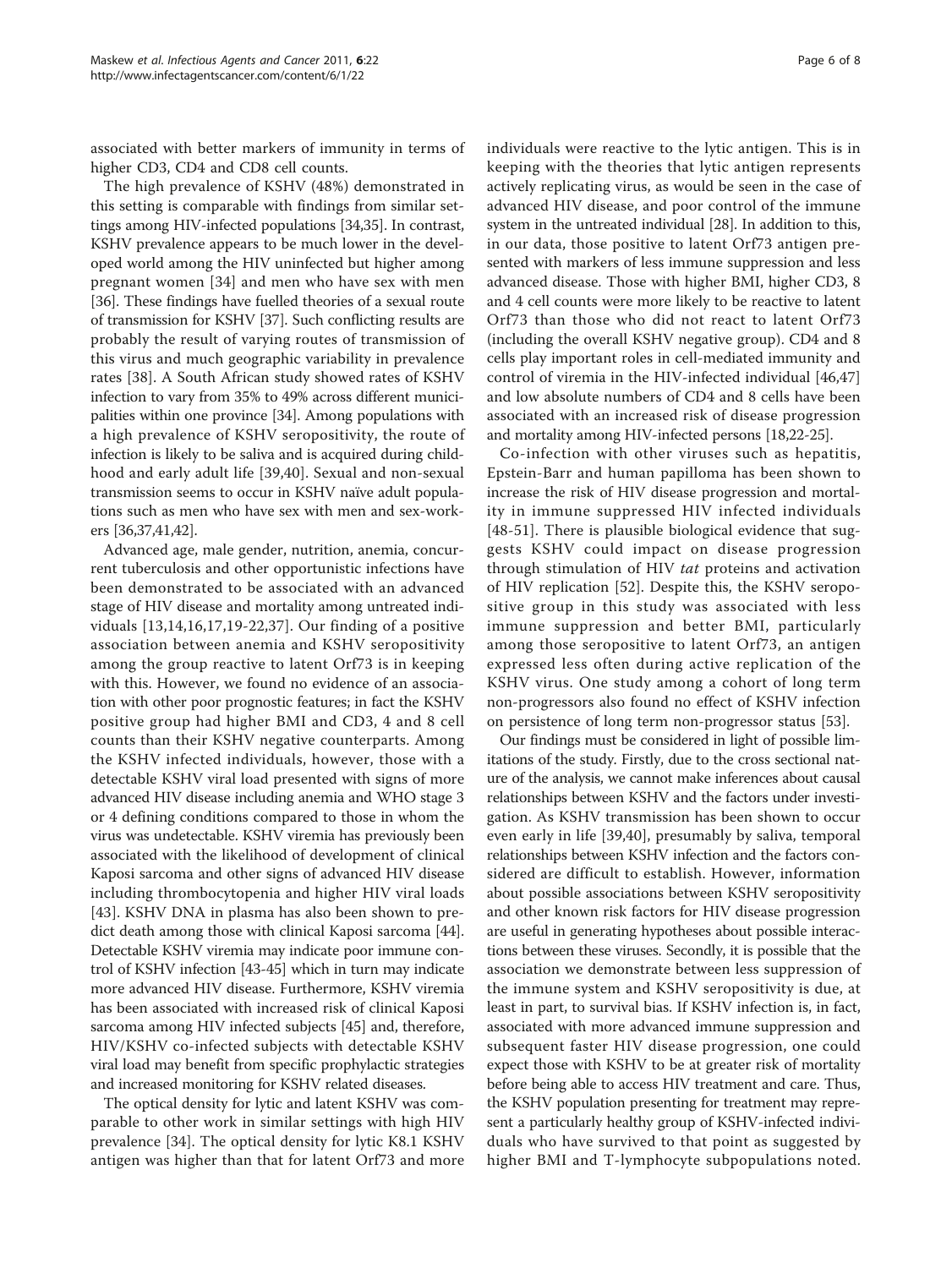<span id="page-6-0"></span>Additionally, despite this high prevalence of KSHV in an immunologically suppressed population, only one individual presented with clinical Kaposi sarcoma. As national guidelines change and ART is initiated at higher CD4 counts, we may see changes in prevalence and presenting features of those co-infected with KSHV. Studies focused on HIV-infected individuals who are not yet eligible for ART and ideally among a population who have recently HIV seroconverted may shed light on this point. Thirdly, in light of the geographic and population differences in prevalence and routes of transmission of KSHV, it may not be possible to generalize these results to other populations, such as those in the developed world.

#### Conclusions

Despite these limitations, this study offers some insight into, as yet, unanswered questions around the clinical effect of KSHV co-infection. We demonstrate a high prevalence of co-infection with KSHV among a group of treatment naïve, HIV-infected adults initiating ART at a large urban clinic in Johannesburg, South Africa. The study population was similar to the general population accessing care at Themba Lethu Clinic with respect to presenting features. The results may, therefore, be reasonably extrapolated to HIV positive individuals accessing care at urban public sector clinics in South Africa. Although there appeared to be some immunological differences in terms of CD3, CD4 and CD8 cell counts between the KSHV positive and negative groups, KSHV seropositivity was not associated with other known risk factors for disease progression such as age, gender and concurrent tuberculosis infection among the HIV-infected untreated population. If we assume that KSHV co-infection has little or no impact among the untreated population, it may follow that KSHV co-infection would have little effect on outcomes among treated individuals, unless KSHV has a large direct impact on the effectiveness of antiretrovirals. Future research efforts in this field should be focused on longitudinal studies to determine if KSHV seropositivity, particularly viremia, poses a risk for HIV treatment outcomes, development of KS immune reconstitution inflammatory syndrome and mortality in the presence of antiretroviral therapy.

#### Acknowledgements and Funding

We express our gratitude to the directors and staff of the Themba Lethu Clinic, in addition to Right to Care (RTC), the NGO supporting the database and study site through a partnership with USAID. We also thank the Gauteng and National Department of Health for providing for the care of the patients at the Themba Lethu Clinic as part of the Comprehensive Care Management and Treatment plan and Lynne Mcnamara for proofing of the manuscript. This work was supported by the United States Agency for International Development (USAID) under the terms of agreement 674-A-00- 08-00007-00 with RTC. MF was also supported by Award Number K01AI083097 from the National Institute of Allergy and Infectious Diseases (NIAID). The content is solely the responsibility of the authors and does not

necessarily represent the official views of the USAID, the Themba Lethu Clinic, Right to Care or National Institute of Allergy And Infectious Diseases. USAID and NIAID had no role in the design and conduct of the study; collection, management, analysis, and interpretation of the data; and preparation, review or approval of the manuscript.

#### Author details

<sup>1</sup> Clinical HIV Research Unit, Department of Medicine, Faculty of Health Sciences, University of the Witwatersrand (York Avenue), Johannesburg (2193), South Africa. <sup>2</sup> Health Economics and Epidemiology Research Office Department of Medicine, Faculty of Health Sciences, University of the Witwatersrand (York Avenue), Johannesburg (2193), South Africa. <sup>3</sup>Right to Care (Perth Road), Johannesburg (2192), South Africa. <sup>4</sup>Viral Oncology Section, AIDS and Cancer Virus Program, SAIC-Frederick, NCI-Frederick (Rosemont Avenue), Frederick MD (21702-1201), USA. <sup>5</sup>Division of International and Environmental Health, Institute of Social and Preventive Medicine (ISPM), University of Bern (Finkenhubelweg), Bern (3012), Switzerland. <sup>6</sup>Department of Molecular Medicine and Hematology, Faculty of Health Sciences, University of the Witwatersrand (York Avenue), Johannesburg (2193), South Africa. <sup>7</sup>Center for Global Health and Development, Boston University (Massachusetts Avenue), Boston (02118), USA. <sup>8</sup>Department of Epidemiology, Boston University School of Public Health (Massachusetts Avenue), Boston (02118), USA.

#### Authors' contributions

All authors contributed to the conception and design of the study. MM, PM, DW and CW contributed to acquisition of data. MM performed the statistical analysis. MM, MF, DW and CW interpreted the results and MM, MF, PM and ME drafted the manuscript. All authors revised the manuscript critically for intellectual content and have approved the submitted version.

#### Competing interests

The authors declare that they have no competing interests.

#### Received: 3 August 2011 Accepted: 17 November 2011 Published: 17 November 2011

#### References

- 1. Hogg RS, Heath KV, Yip B, et al: [Improved survival among HIV-infected](http://www.ncbi.nlm.nih.gov/pubmed/9466638?dopt=Abstract) [individuals following initiation of antiretroviral therapy.](http://www.ncbi.nlm.nih.gov/pubmed/9466638?dopt=Abstract) JAMA 1998, 279:450-4.
- 2. Jensen-Fangel S, Pedersen L, Pedersen C, et al: [Low mortality in HIV](http://www.ncbi.nlm.nih.gov/pubmed/15090834?dopt=Abstract)[infected patients starting highly active antiretroviral therapy: a](http://www.ncbi.nlm.nih.gov/pubmed/15090834?dopt=Abstract) [comparison with the general population.](http://www.ncbi.nlm.nih.gov/pubmed/15090834?dopt=Abstract) AIDS 2004, 18:89-97.
- 3. UNAIDS: 2008 report on the global AIDS epidemic. 2008 [[http://www.](http://www.unaids.org/en/dataanalysis/epidemiology/2008reportontheglobalaidsepidemic/) [unaids.org/en/dataanalysis/epidemiology/](http://www.unaids.org/en/dataanalysis/epidemiology/2008reportontheglobalaidsepidemic/) [2008reportontheglobalaidsepidemic/\]](http://www.unaids.org/en/dataanalysis/epidemiology/2008reportontheglobalaidsepidemic/), Accessed August 2010.
- 4. Parkin DM, Sitas F, Chirenje M, et al: [Part I: Cancer in Indigenous Africans](http://www.ncbi.nlm.nih.gov/pubmed/18598933?dopt=Abstract)[burden, distribution, and trends.](http://www.ncbi.nlm.nih.gov/pubmed/18598933?dopt=Abstract) The lancet oncology 2008, 9:683-92.
- 5. Stein L, Urban MI, O'Connell D, et al: The spectrum of human immunodeficiency virus associated cancers in a South African black population: results from a case-control study, 1995-2004. International journal of cancer 2008, 122:2260-5.
- 6. Whitby D, Howard MR, Tenant-Flowers M, et al: [Detection of Kaposi](http://www.ncbi.nlm.nih.gov/pubmed/7674745?dopt=Abstract) [sarcoma associated herpesvirus in peripheral blood of HIV-infected](http://www.ncbi.nlm.nih.gov/pubmed/7674745?dopt=Abstract) [individuals and progression to Kaposi](http://www.ncbi.nlm.nih.gov/pubmed/7674745?dopt=Abstract)'s sarcoma. Lancet 1995, 346:799-802.
- 7. Cook-Mozaffari P, Newton R, Beral V, Burkitt DP: [The geographical](http://www.ncbi.nlm.nih.gov/pubmed/9836488?dopt=Abstract) distribution of Kaposi'[s sarcoma and of lymphomas in Africa before the](http://www.ncbi.nlm.nih.gov/pubmed/9836488?dopt=Abstract) [AIDS epidemic.](http://www.ncbi.nlm.nih.gov/pubmed/9836488?dopt=Abstract) British journal of cancer 1998, 78:1521-8.
- 8. Del Maso L, Serraino D, Franceschi S: [Epidemiology of AIDS-related](http://www.ncbi.nlm.nih.gov/pubmed/11423251?dopt=Abstract) [tumours in developed and developing countries.](http://www.ncbi.nlm.nih.gov/pubmed/11423251?dopt=Abstract) European Journal of Cancer 2001, 37:1188-1201.
- 9. Jacobson LP, Yamashita TE, Detels R, Multicenter AIDS Cohort Study, et al: [Impact of potent antiretroviral therapy on the incidence of Kaposi](http://www.ncbi.nlm.nih.gov/pubmed/10430217?dopt=Abstract)'s sarcoma and non-Hodgkin'[s lymphomas among HIV-1-infected](http://www.ncbi.nlm.nih.gov/pubmed/10430217?dopt=Abstract) [individuals.](http://www.ncbi.nlm.nih.gov/pubmed/10430217?dopt=Abstract) Journal of acquired immune deficiency syndromes 1999, 21(Suppl 1):S34-41.
- 10. Ledergerber B, Telenti A, Egger M, Swiss HIV Cohort Study: Risk of HIV related Kaposi's sarcoma and non-Hodgkin's lymphoma with potent antiretroviral therapy: prospective cohort study. BMJ 1999, , 319: 23-4.